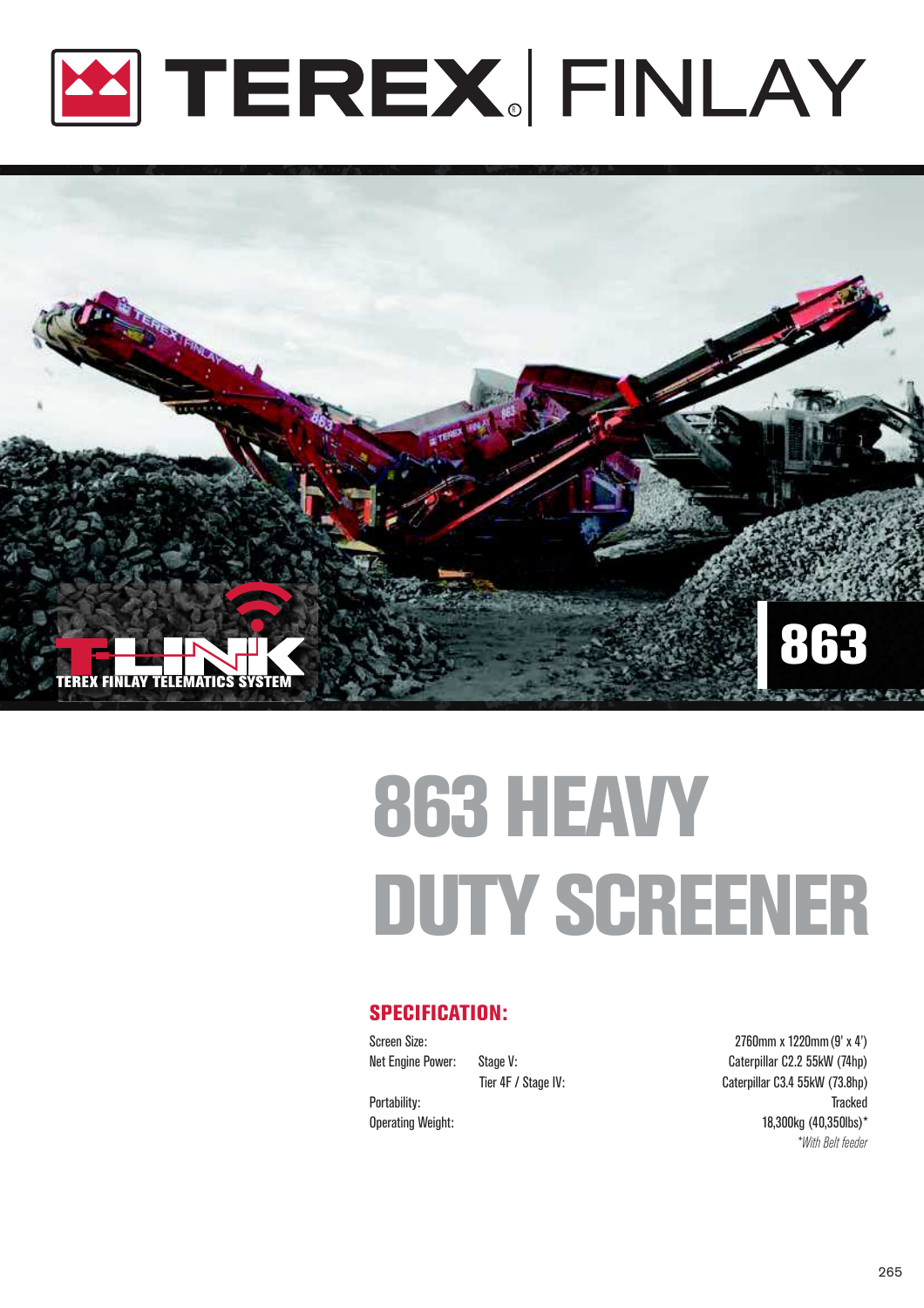## **SPECIFICATION**

## HOPPER / FEEDER

Hopper Capacity: 5m<sup>3</sup> (6.54yd<sup>3</sup>) with hydraulic folding hopper extensions

Feed height: 3.3m (10' 10")

Feed in width: 2.2m (7' 3")

Drive: Hydraulic variable speed drive via high torque gearbox Beltfeeder dimensions: 1.1m wide x 3.4m long (43" x 11' 2")

Hopper

#### Speed: variable, SCREEN BOX

Top deck: 2.76m x 1.22m (9' x 4')

Bottom deck: 2.76m x 1.22m (9' x 4')

Tensioning top deck: side

Tensioning bottom deck: end

Drive: hydraulic with heavy duty bearing

Screen Angle: 14° - 18°, hydraulic adjust

Screen Speed: 920 rpm

Screen stroke Min/Max range: 10 - 12mm (0.4" - 0.5")

Screen stroke standard: 10mm (0.4")

Screen box discharge end raises hydraulically 500mm to facilitate mesh changing

Media options: Mesh, Punch Plate, Tines, Bofor bars, Cascade Fingers

Total screening area: 6.7m<sup>2</sup> (72ft<sup>2</sup>)

## OVERSIZE CONVEYOR

Belt width: 1m (40")

Belt spec: Chevron Working Angle: 15° - 24°, hydraulic adjust Speed: Variable speed, 115m/min max belt speed Impact bars 2/3 Length of Conveyor Steel skirted full length of conveyor Discharge Height: 3.5m (11' 6")

Stockpile capacity: 64m<sup>3</sup> (83.8yd<sup>3</sup>) max

## TRANSFER CONVEYOR

Belt width: 1m (40") Belt spec: 3 ply Belt, EP 400 Belt Speed: 145 m/min max belt speed Conveyor fully skirted High spec scraper at head drum

## FINES CONVEYOR

Belt width: 650mm (26") Belt spec: plain belt Working Angle: 25° Rosta scraper on head drum Speed: variable speed, 185 m/min max belt speed Standard Discharge Height: 3.85m (12' 8")

Stockpile capacity: 85m<sup>3</sup> (111yd<sup>3</sup>)





Screen Box



Oversize Conveyor



Fines Conveyor



User Friendly Interface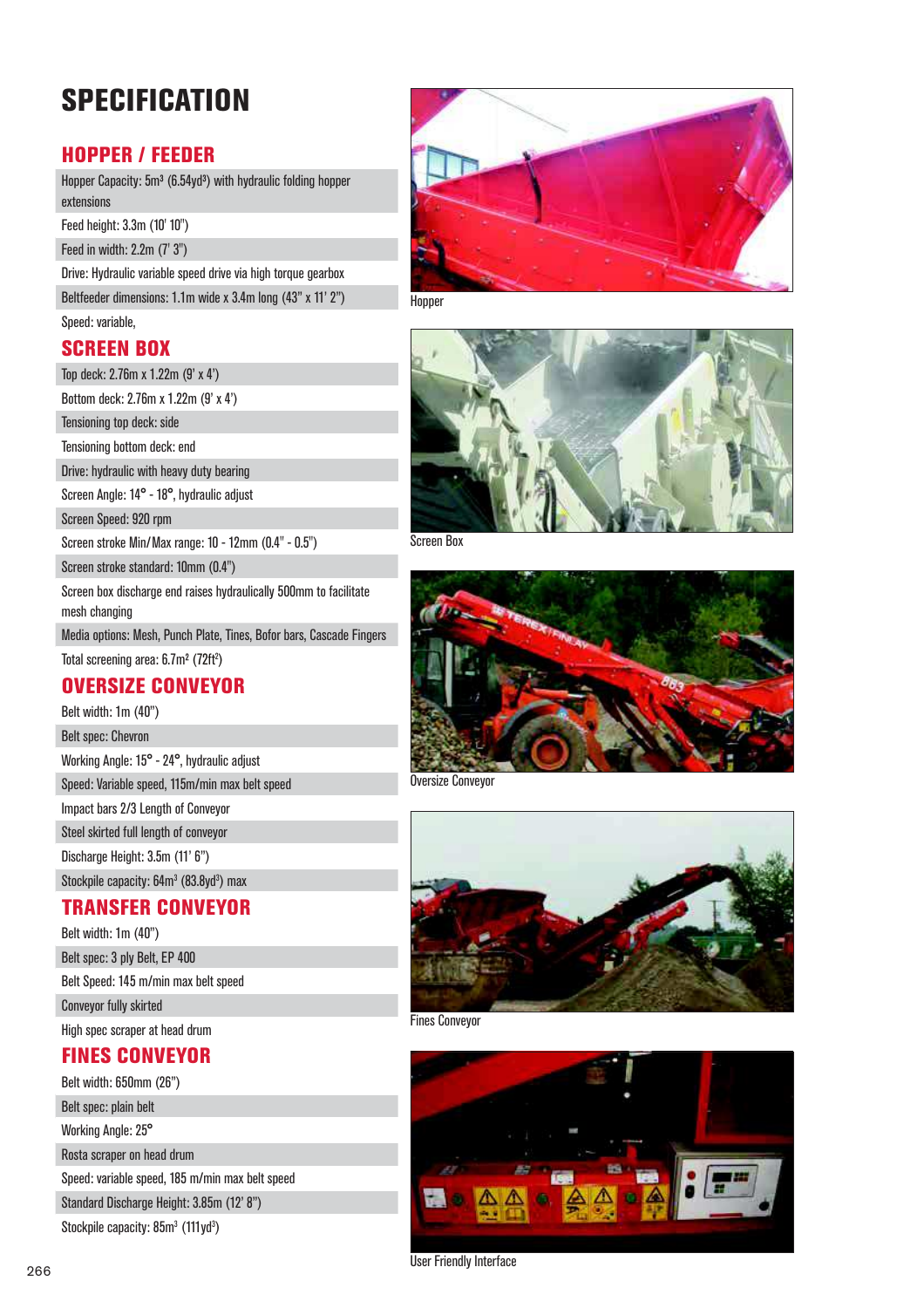## MID GRADE CONVEYOR

Belt width: 650mm (26") Belt spec: chevron belt Working Angle: 25° Speed: variable speed, 185 m/min max belt speed Standard Discharge Height: 3.68m (12' 1") Stockpile capacity: 75m<sup>3</sup> (98yd<sup>3</sup>)

## POWERUNIT AND HYDRAULICS

Stage V: Caterpillar C2.2 Engine Power: 55kW (74hp) Engine Speed: 2300 rpm Tier 4F / Stage IV: Caterpillar C3.4. Engine Power: 55kW (73.8hp) Engine Speed: 2300 rpm Pump 1: Conveyors Screen **Tracks** Pump 2: Nil

## TANK CAPACITIES

Hydraulic Tank: 500 litres / 109 UK gal / 132 US Gal

Fuel Tank: 145 litres / 32UK gal / 38 US Gal

## UNDERCARRIAGE

Shoe Width: 400mm (16")

Sprocket Centres: 2.5m (8' 2")

Dual speed tracking

High speed: 1.6kph

Low speed: 0.9kph

Gradeability: 39°

Raking Angle: 9° min



Radio remote control of tracks (Option)



Galvanised Catwalk around Screen (Option)



Top Deck Tines



Deutz TD2011 L04i - 4 cylinder diesel engine developing 66.2hp (49.4kW) @ 2300 rpm



Top Deck Mesh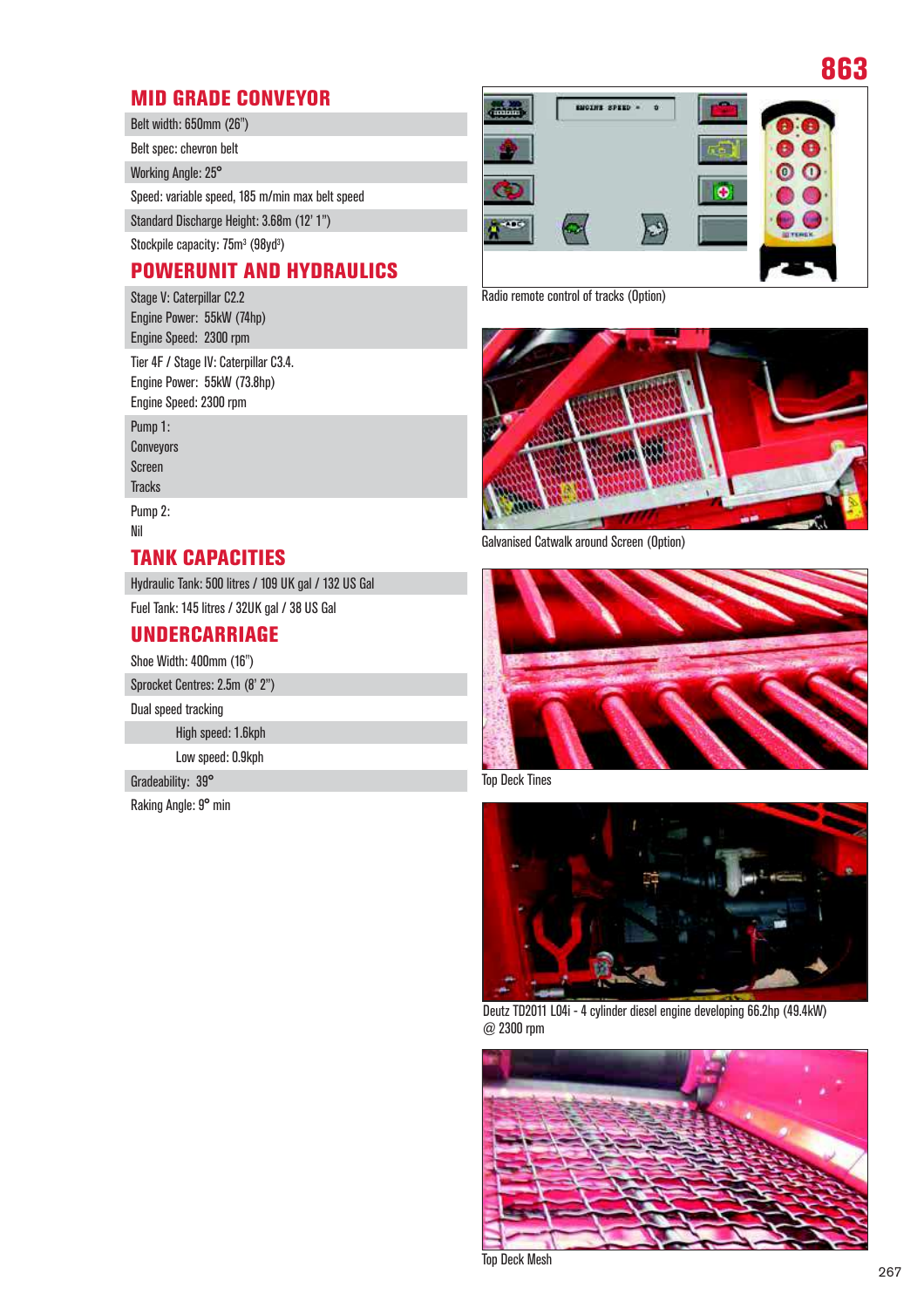## STANDARD FEATURES ENGINE:

Tier 4F / Stage IV - Caterpillar C3.4B - 4 cylinder diesel engine developing 55kW (73.8hp) @ 2300rpm

Stage V - CAT C2.2 55kW (74hp) at 2300rpm

#### FEEDER:

Hopper capacity: 5m<sup>3</sup> (6.54yd<sup>3</sup>) with hydraulically folding extensions

Beltfeeder with 1100mm plain belt (43") and hydraulic gearbox drive

#### SCREENBOX:

Modular configuration screen box

Hydraulic raise for mesh changing 500mm (20")

2.76m x 1.22m (9' x 4') top deck screen and 2.76m x 1.22m (9' x 4') bottom deck screen, with variable angle adjust 14° to 18°

No mesh included for any deck (but all mesh fitting parts included as standard)

#### OVERSIZE CONVEYOR:

Belt Width: 1000mm (40") chevron belt, hydraulic folding c/w skirting

#### MIDDLEGRADE CONVEYOR:

Belt Width: 650mm(26") variable speed.

#### FINES CONVEYOR:

Belt Width: 650mm (26") variable speed and belt scraper

### FINES TRANSFER CONVEYOR:

Belt Width: 1000mm (40") c/w SCS scraper

#### ELECTRICAL:

Emergency Stops (4 nr)

Control operation of tracks via hand held-set with 5m connection lead

T-Link Telemetry System fitted c/w 3 years data subscription

#### GENERAL:

Safety guards in compliance with machinery directive

Low level greasing

## OPTIONAL EQUIPMENT

Abbrasion Resistant plate steel pan apron feeder with heavy duty chain drive- c/w larger tracks. Note- implications on transport height and weight. Please check with logistics department

Tines in top deck (40/50/60/65/75) Maximum 75mm - Max. piece size not to exceed 400mm<sup>3</sup>, based on a Material density of 1,600kg/m<sup>3</sup>

Abbrasion Resistant Plate punch plate in top deck of screen (35/40/50/60/75/85/100/120mm) - Max. piece size not to exceed 400mm<sup>3</sup>, based on a Material density of 1,600kg/m<sup>3</sup>

Heavy duty Bofar bars in top deck (75/100)mm)- Max. piece size not to exceed 400mm<sup>3</sup>, based on a Material density of 1,600kg/m<sup>3</sup>

Top deck mesh (20-100mm) - Max. piece size not to exceed 400mm³, based on a Material density of 1,600kg/m³

Cascade fingers in bottom deck 25-75mm (x 5mm)

Bottom deck mesh (10-75mm)

Radio remote control of tracks

68 grade hydraulic oil

300mm increased ground clearance extension

Galvanised Catwalk around screen (Left & Right sides) c/w handrail & kick board

Special paint colour (if different from Finlay Orange RAL 2002) RAL must be specified on order

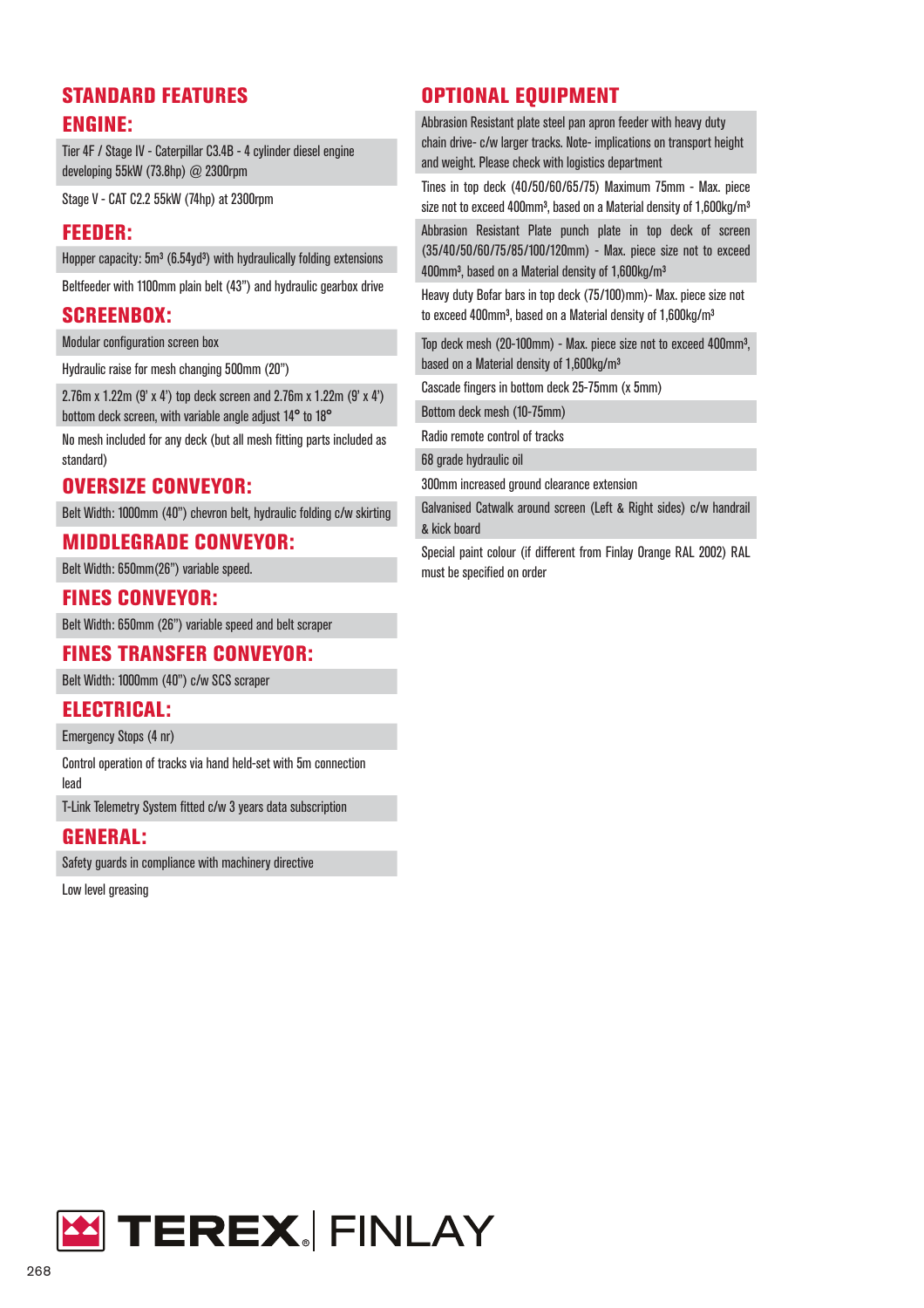#### **Screenbox**

- Top deck:  $2.76m \times 1.22m (9' \times 4')$
- Bottom deck:  $2.76m \times 1.22m (9' \times 4')$
- $\blacktriangleright$  Tensioning top deck: side
- $\blacktriangleright$  Tensioning bottom deck: end
- $\blacktriangleright$  Drive: hydraulic with heavy duty bearing
- Screen Angle:  $14^\circ$   $18^\circ$ , hydraulic adjust
- Screen Speed: 920 rpm
- Screen stroke Min/Max range: 10 12mm (0.4" 0.5")
- Screen stroke standard:  $10$ mm  $(0.4")$
- Screen box discharge end raises hydraulically 500mm to facilitate mesh changing
	- Wear resistant liners on top deck discharge chute: No
- Media options: Mesh, Punch Plate, Tines, Bofor bars, Cascade Fingers
- Total screening area:  $6.7m^2$  (72ft<sup>2</sup>)

#### Midgrade conveyor

- $\blacktriangleright$  Belt width: 650mm (26")
- Belt spec: chevron belt
- Working Angle: 25°
- Speed: variable speed, 185 m/min max belt speed
- Standard Discharge Height: 3.68m (12' 1")
- Stockpile capacity: 75m<sup>3</sup> (98yd<sup>3</sup>)

#### Hopper / Feeder

- $\blacktriangleright$  Hopper Capacity: 5m<sup>3</sup> (6.54yd<sup>3</sup>) with hydraulic folding hopper extensions
- Feed height:  $3.3m (10' 10")$
- Feed in width:  $2.2m (7' 3")$
- $\blacktriangleright$  Drive: Hydraulic variable speed drive via high torque gearbox
- Beltfeeder dimensions: 1.1m wide x 3.4m long  $(43" \times 11' 2")$
- $\blacktriangleright$  Speed: variable

#### Powerunit

- $\blacktriangleright$  Stage V: CAT C2.2 Engine Power: 55kW (74hp)Engine Speed: 2300 rpm
- Tier 4F / Stage IV: Caterpillar C3.4 Engine Power: 55kW (73.8hp)Engine Speed: 2300 rpm
- $\blacktriangleright$  Belt width: 650mm (26")  $\blacktriangleright$  Belt spec: plain belt  $\blacktriangleright$  Working Angle: 25°

Fines conveyor

- $\blacktriangleright$  Rosta scraper on head drum
- Speed: variable speed, 185 m/min max belt speed
- Standard Discharge Height: 3.85m (12' 8")
- Stockpile capacity:  $85m^3(111yd^3)$
- **Undercarriage**
- $\blacktriangleright$  Shoe Width: 400mm (16")
- Sprocket Centres: 2.5m (8' 2")
- $\blacktriangleright$  Dual speed tracking High speed: 1.6kphLow speed: 0.9kph
- $\blacktriangleright$  Gradeability: 39°
- Raking Angle: 9° min

#### Transfer conveyor

- $\blacktriangleright$  Belt width: 1m (40")
- $\blacktriangleright$  Belt spec: 3 ply Belt, EP 400
- Belt Speed: 145 m/min max belt speed
- Conveyor fully skirted
- $\blacktriangleright$  High spec scraper at head drum

#### Oversize conveyor

- $\blacktriangleright$  Belt width: 1m (40")
- Belt spec: Chevron
- **XWorking Angle: 15° 24°, hydraulic adjust**

**TEREX** 

- Speed: Variable speed, 115 m/min max belt speed
- Impact bars 2/3 Length of Conveyor
- Steel skirted full length of conveyor
- $\blacktriangleright$  Discharge Height: 3.5m (11' 6")
- Stockpile capacity:  $64m^3$  (83.8yd<sup>3</sup>) max